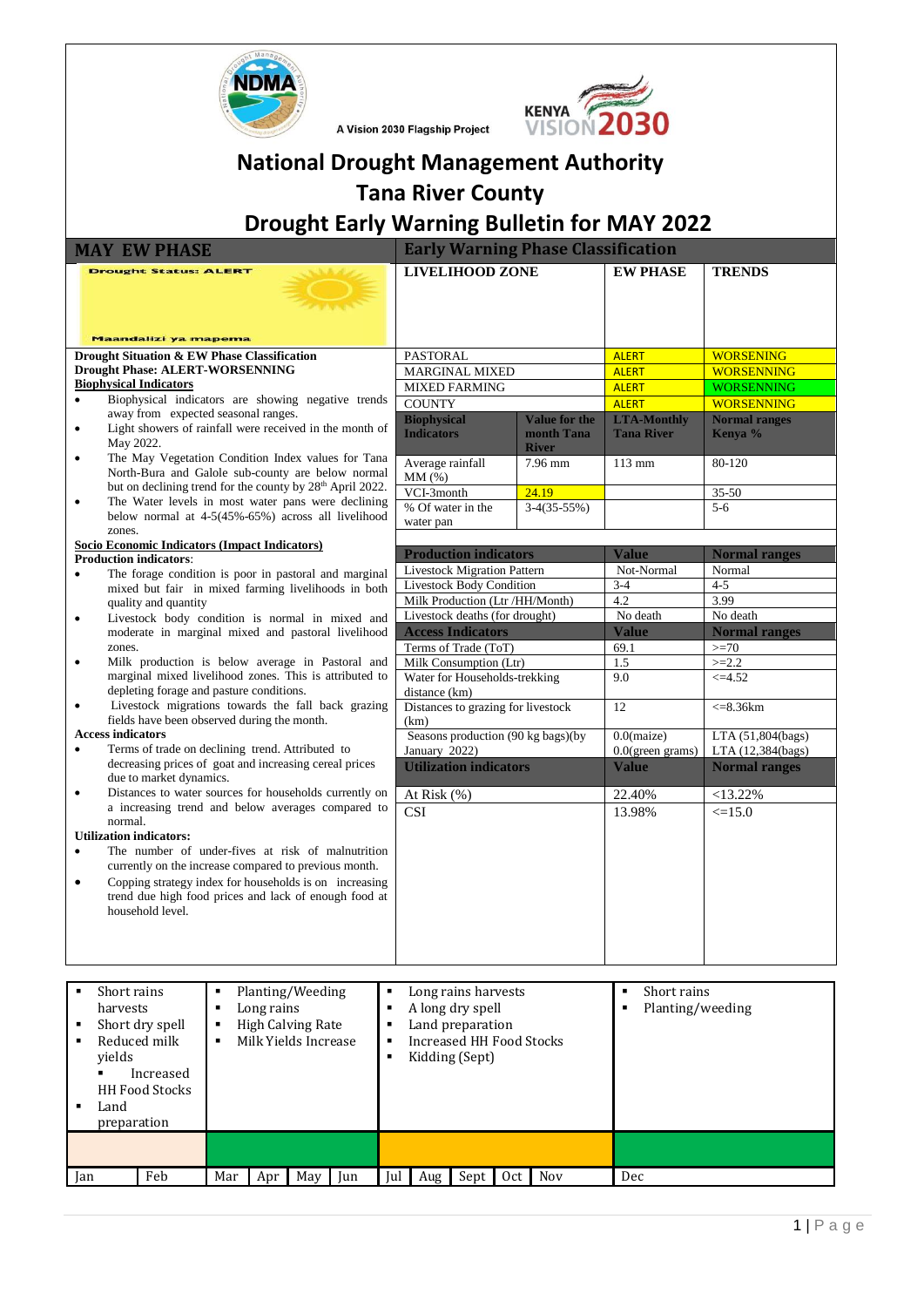# **1. CLIMATIC CONDITIONS 1.1 RAINFALL PERFORMANCE**

## **Rainfall station data (GROUND DATA:)**



*Figure 1.source:Africa Riskview*

An average of 7.96 mm rainfall was recorded in May coupled with high temperatures. This is below the LTA of 113 mm. most wards did not receive substantial amounts of rainfall during the month.

## **1.2.RAINFALL TEMPORAL AND SPATIAL DISTRIBUTION**



In the month of May, on average 1.82 mm of rainfall was received in Tana North(Bura), 3.53 mm received in Galole sub-county and 18.52 mm received in Tana Delta(Garsen) respectively. The amounts received were below normal at this time of the year. Spatial and temporal distribution was poor.The rainfalls were unevenly distributed across all the three sub-counties. Most wards had not received good amount of rainfall by 31<sup>st</sup> May 2022.

*Fig.2.source: Continental Africa Dekadal RFE.*

## **1.3. TEMPERATURES 1.3.1. LAND SURFACE TEMPERATURE (LST)**



The May 2022 land surface temperature (LST) values for Tana River County decreased to  $38.36^{\circ}$ C by the  $2<sup>nd</sup>$  dekad of May 2022, which is above normal (36.35°C) at this time of the year.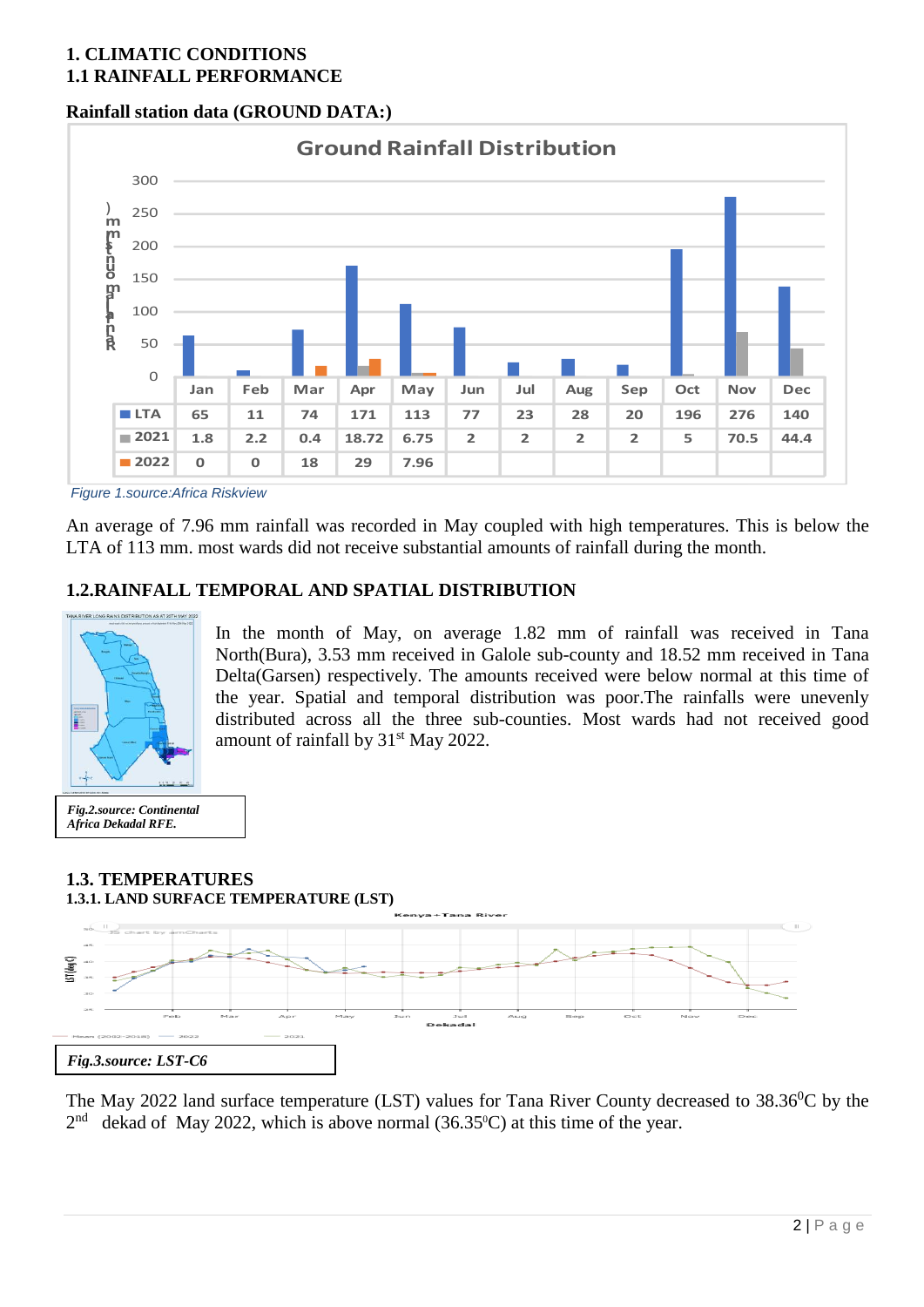### **2.1. IMPACTS ON VEGETATION AND WATER 2.1.1. VEGETATION CONDITION INDEX (VCI)**

The May vegetation cover for Tana River County shows moderate vegetation deficit conditions compared to the month of April. The declining trend was experienced across the three sub-counties attributed to poor performance of the long rains. All sub-counties are currently experiencing moderate vegetation deficit conditions.

#### **Table 1.Vegetation Condition Index**

| <b>COUNTY</b> | Sub<br><b>County</b> | VCI as at $31st$ May 2022 | VCI as at 28 <sup>th</sup> April 2022 |                                                      |
|---------------|----------------------|---------------------------|---------------------------------------|------------------------------------------------------|
|               | County               | 24.19                     | 34.8                                  | Vegetation conditions                                |
| <b>TANA</b>   | Bura                 | 20.02                     | 29.17                                 | experienced in the county is                         |
| <b>RIVER</b>  | Galole               | 22.11                     | 34.37                                 | depleted and declining across all<br>livelihood zone |
|               | <b>Garsen</b>        | 29.03                     | 39.85                                 |                                                      |

**Table1. Source BOKU** 

The information provided above reflects Tana River County is in moderate drought phace across the three sub-counties, with the no showers received towards the end of May,the vegetation cover is depleted.



In May 2022 the vegetation cover for Tana River County was at 34.8, which indicates moderate drought conditions . In comparison to the previous month the current vegetation cover has declined in quantity and quality.



The NDVI for Tana River County is currently showing slight increase in trend From early May 2022(0.37) to mid May 2022(0.38) which is below the LTA (0.39). This is attributed to high temperatures and evapotranspiration currently being experienced across all livelihood zones in the county.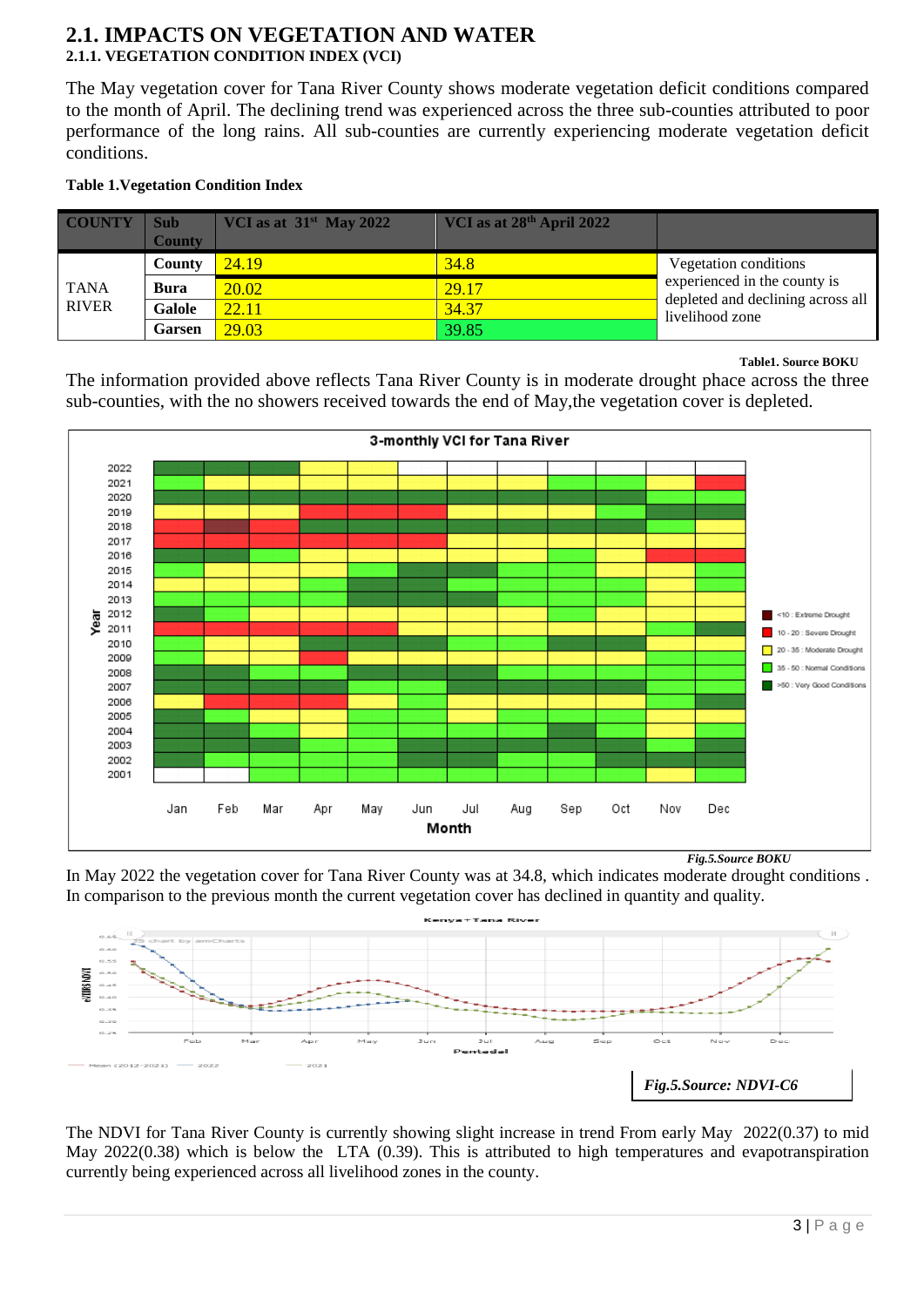#### **2.1.2.Pasture**



#### **Figure 2.Tana River pasture**

#### **2.1.3.Browse**



#### **Figure 3.Tana River browse**

### **2.2 WATER RESOURCE 2.2.1 Sources**



**Figure 4.Tana River water sources**

The pasture condition is fair to poor in quantity and quality in Pastoral livelihood zones, fair to good in Marginal and Mixed farming livelihood zones. This is attributed to lack of rain and high influx of livestock from North eastern which has led to over grazing.

The current pasture is expected to last for less than one month in Pastoral and marginal mixed and one months in the Mixed farming livelihood zones. Pockets that received light showers had improved pasture. (**Figure 2**)

The browse condition is fair to poor in quantity and quality in Pastoral and marginal mixed livelihood zones, fair to good in mixed livelihood zones which is normal at this time of the year.

The available browse is expected to last for less than one month in all livelihood zone(**Figure 3**).

The main water sources for both livestock and human consumption across all livelihoods were boreholes(26.5%),Shallow wells(20.6%),Lakes and Rivers(14.7%), pans and dams(11.8%),Traditional wells(5.9%). Most open water sources within pastoral livelihood zones have dried up(**Figure 4**).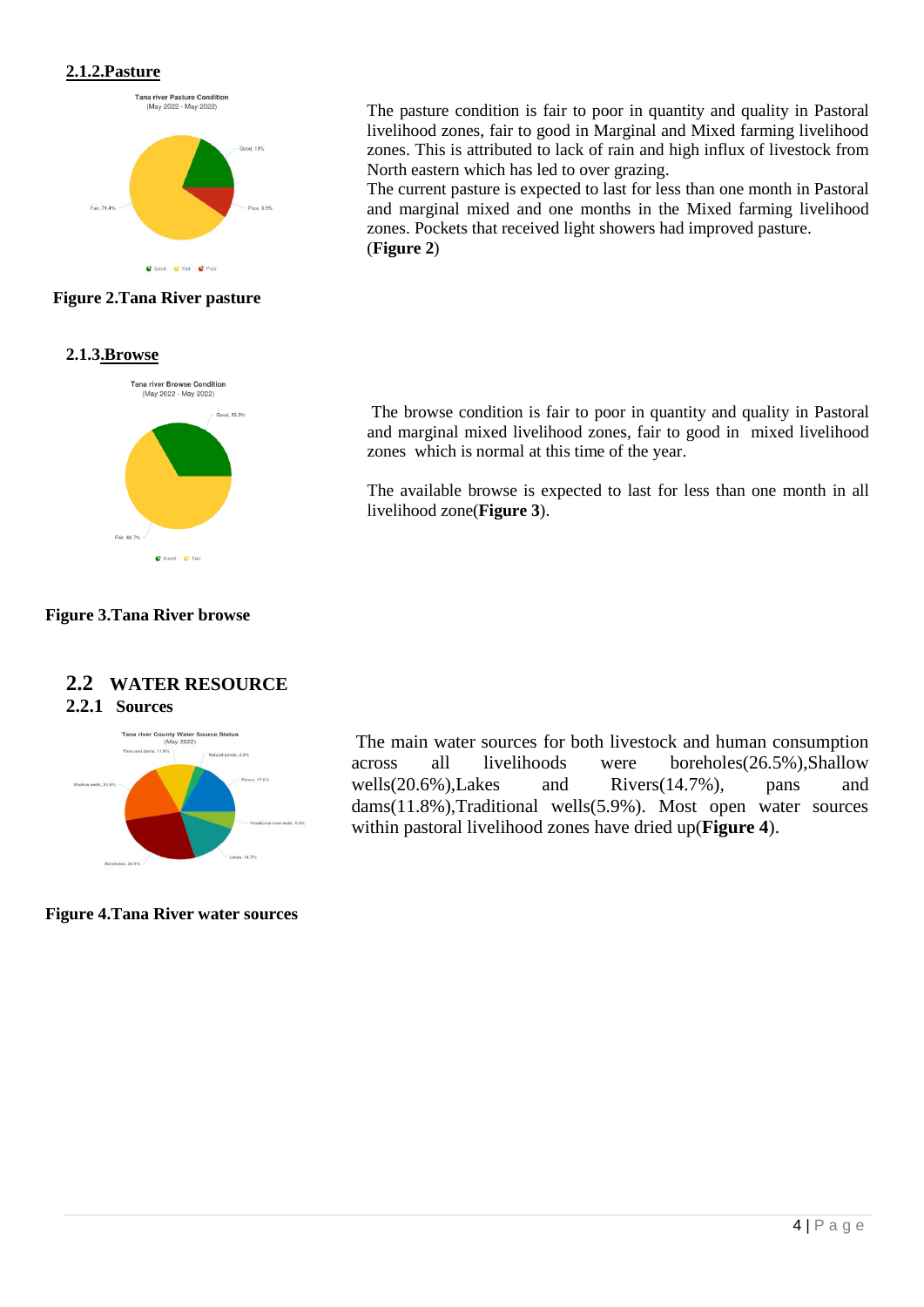

The households trekking distance increased to 9.0 km. The current distance is below the Long-term average of 4.5 km. This is attributed to lack of enough rain in the county to recharge existing water sources,most of water sources within pastoral livelihood zones have dried up due to high temperatures during the month. Quality of water in some of them are not safe for drinking and therefore households prefer alternative sources. Households within pastoral livelihood zones are walking long distances in search of water at 4.4 km on average compare to households in mixed farming livelihood zones who cover 1.8 km on average.



**2.2.3 Livestock access**

**Figure 5.Households water distances**

The return distance for livestock to grazing zones increased to 12 km during the month attributed to the reduction in water levels in most of open water sources and poor conditions of pasture and browse in Pastoral and Marginal mixed therefore livestock are walking long distances in search of good pasture and browse. some of livestock herds are currently moving towards fall back grazing fields. The recharge levels in most open water water sources within pastoral livelihood zones are dry and most livestock have started migrating toward fall back grazing fields of Tana Delta. Livestock return distance are higher in Pastoral livelihood zones at 15.0 km compared to 2.1km in mixed farming livelihood zones.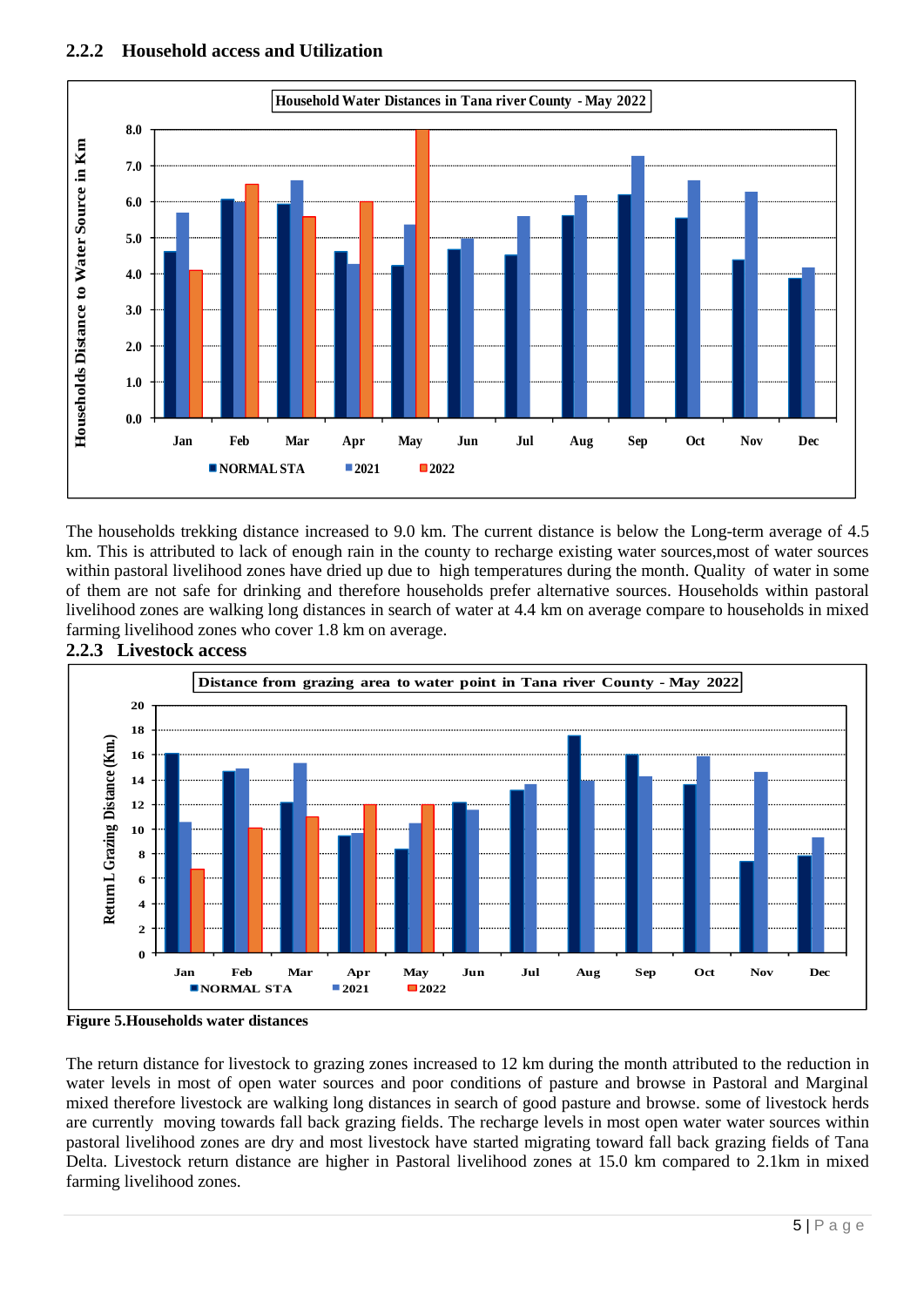### **3.0. PRODUCTION INDICATORS 3.1 Livestock Production 3.1.1 Livestock Body Condition**

• The livestock body condition was moderate in Pastoral and Marginal mixed but normal in mixed farming livelihood zones. The situation was attributed to poor to fair quality of pasture and browse. With the current inmigrations of livestock from neighbouring counties of North eastern the current available pasture will be depleted in the coming weeks.*(Refer to table 4 in annex)*

## **3.1.2 Livestock Diseases**

• Livestock diseases are on the increase,, contagious bovine pleuropneumonia (CBPP) and contagious caprine pleuropneumonia (CCPP) diseases were reported in pastoral, marginal mixed and mixed livelihood zones. Trypanosomiasis, foot rot, Rabies, Orf, diarrhoea syndrome was reported in all livelihood zones. Newcastle disease (NCD) was noted at marginal mixed and mixed livelihood zones. However, the disease incidences were within the normal seasonal ranges.

### **3.1.3 Milk Production**

• The average milk produced per household increased to 4.2 litres compared to the previous month. This is attributed to improve quality of pasture and browse across mixed farming livelihood zones triggered by light showers received in the month of April.



• In comparison to the long-term average of 4.0 litres; the current amount is above the long term average.

## **3.2. RAIN-FED CROP PRODUCTION.**

#### **3.2.1 Stage and Condition of food Crops**

- Most planted crops in Mixed and marginal mixed livelihood zones are at knee level but are at high risk of moisture stress due to poor performance of the long rains.
- Within the major irrigation schemes (Bura and Tana Irrigation Schemes) maize crops are at knee high but land preparation and planting is also on-going,in Hola irrigation schemes rice maize are at knee high doing well.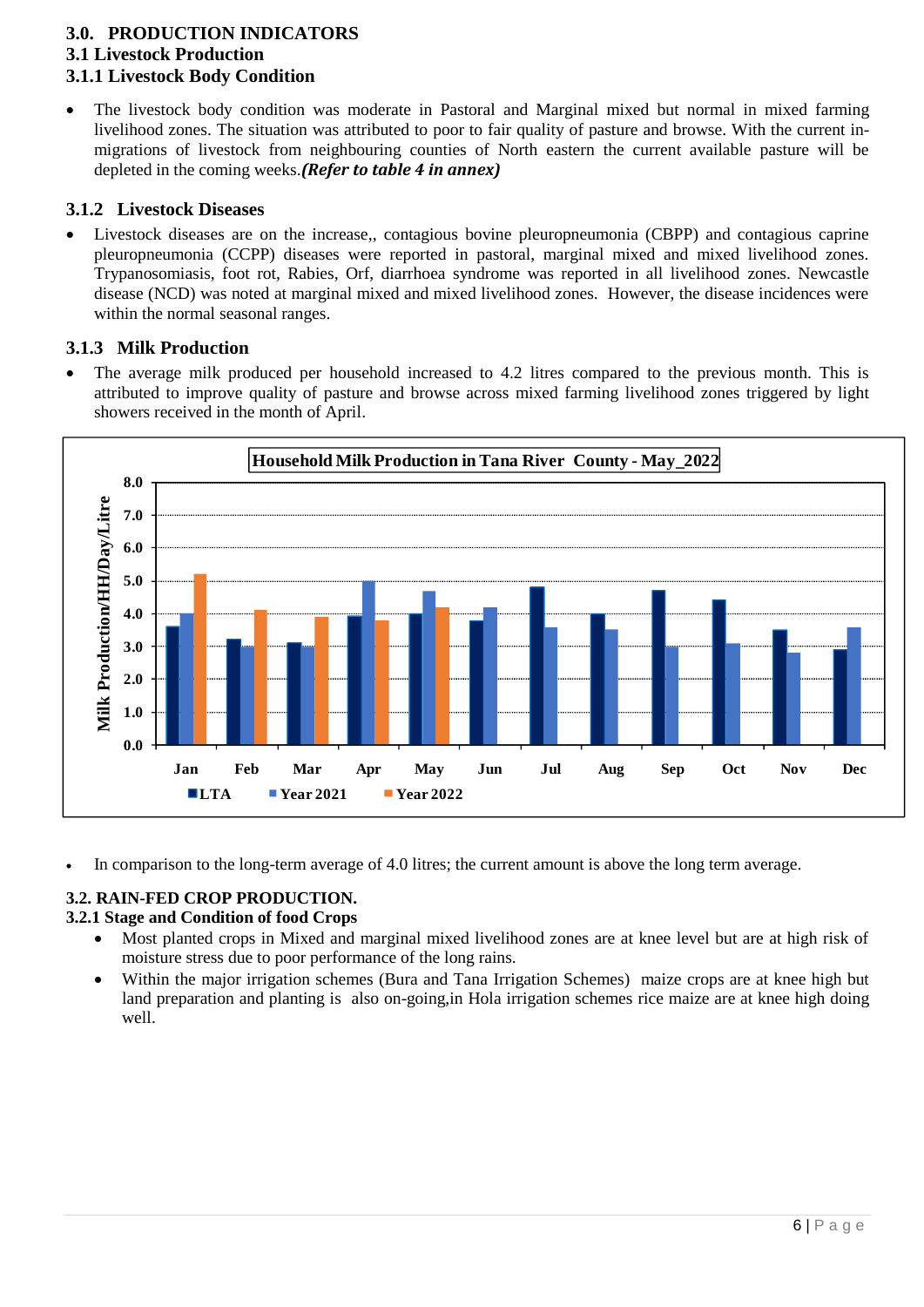#### **4. MARKET PERFORMANCE 4.1. LIVESTOCK MARKETING 4.1.1 Cattle Prices**



• The average price for the medium sized cattle decreased by 1% to Ksh.32, 779 in the reporting month as compared to Ksh.33, 055 of the previous month. This is attributed to the declining livestock body conditions in the current month and market dynamics. High cattle prices were reported in Pastoral livelihood zones at Ksh.37, 333 while least prices were recorded in mixed farming at Ksh.27, 667.



#### **4.1.2 Goat Prices**

- The average price of a goat increased by 6% to Ksh.5,000 as compared to previous month. This was attributed to moderate body conditions and market demand thereby pushing the prices upwards.
- The average Goat prices were highest in pastoral livelihood zones at Ksh. 5,200 and lowest in Marginal Mixed farming at Ksh.4,889.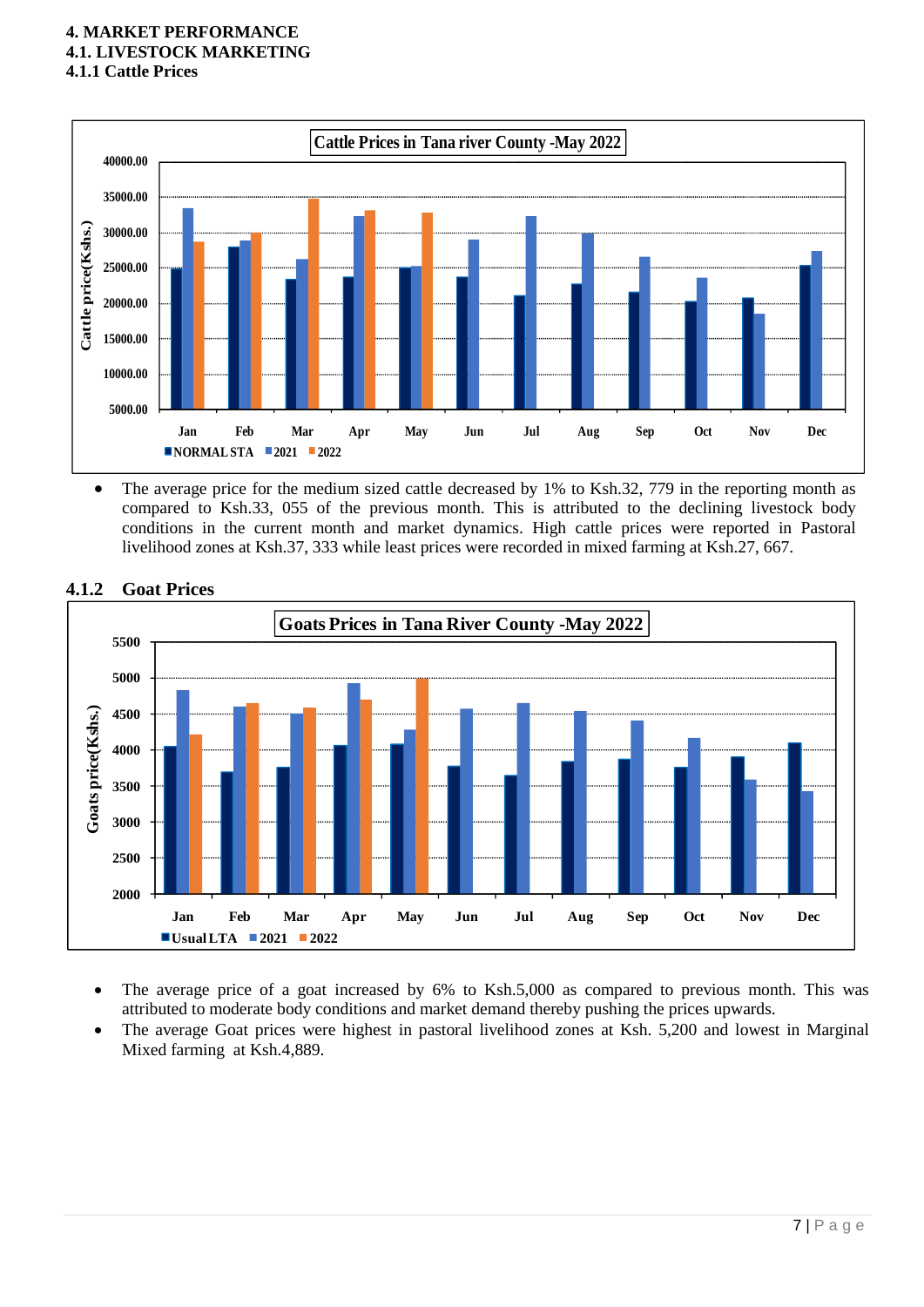## **4.2. CROP PRICES 4.2.1 Maize**



• The average price for kilogram maize increased by 13% to Ksh.72 during the month compared to the previous month. This was attributed to scarcity of maize in the market due under production during the short rains harvests. The prices were above normal at this time of the year compared to the long-term average. The prices were higher in Pastoral livelihood zones at Ksh.87 per kilogram on average and low in mixed livelihood zones at Ksh.62.



## **4.3. Livestock Price Ratio/Terms of Trade**

**Fig .15.**

- The terms of trade decreased from 73.7 in April 2022 to 69.1 during the month of May 2022.
- The current term of trade is below the long-term average. This is attributed to high prices of cereals compared to goat prices in the market. Terms of trade are still unfavourable for the pastoralists in the current month at 43.9 which is below normal at this time of the year.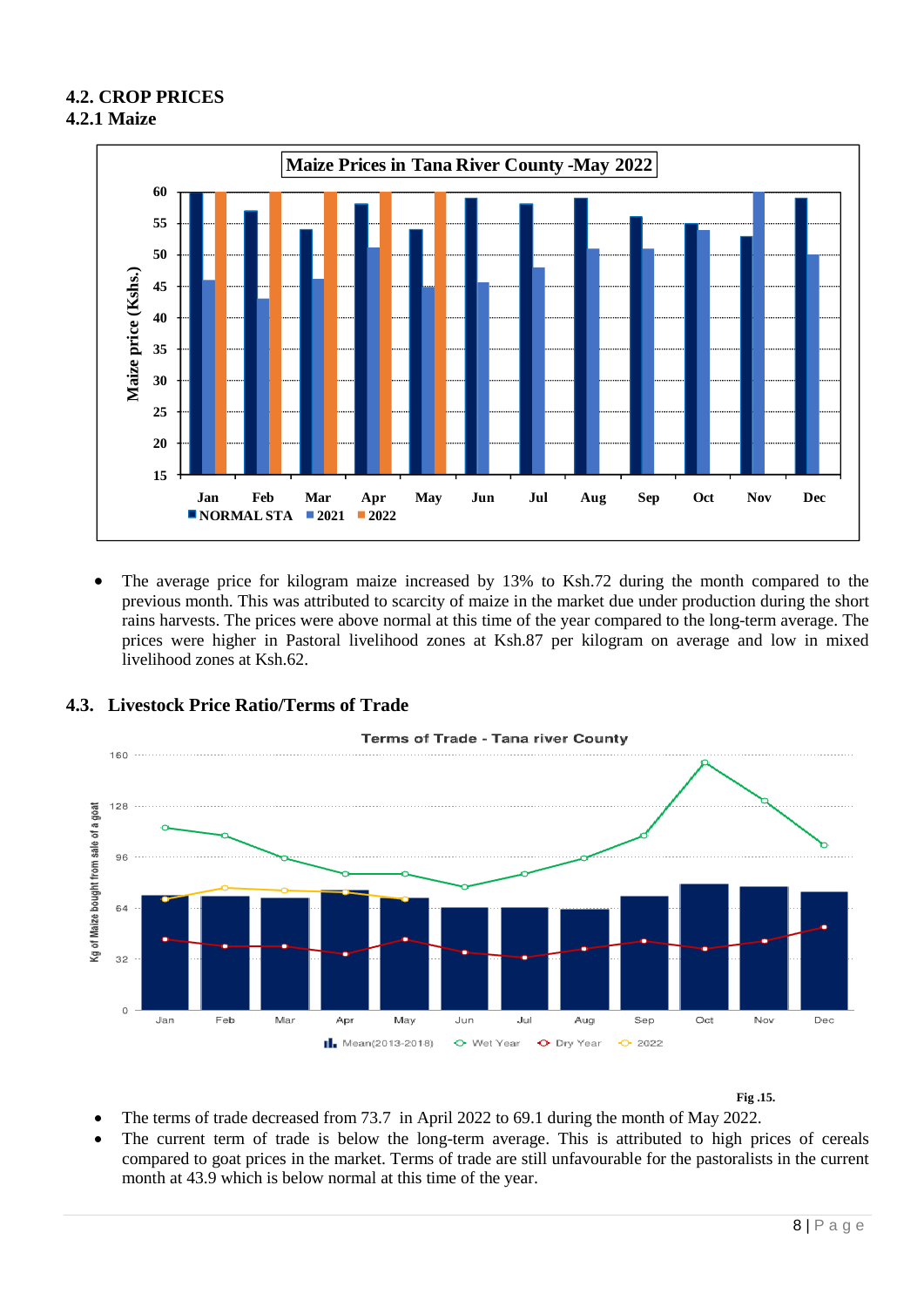## **5.1. FOOD CONSUMPTION AND NUTRITION STATUS 5.1.1. Milk Consumption**



Household Milk Consumption in Tana river County

- The average milk consumption per household decreased to 1.5 litres compared to the previous month.
- The amount consumed is below the long term average at this time of the year. This is attributed to depleted pasture and browse across the pastoral and marginal mixed livelihood zones. The little milk produced by households are normally sold as a source of income.



### **5.1.2. Food Consumption Score**



There was higher proportion of households with poor food consumption score in Pastoral Livelihood zones(56.7) and Mixed farming livelihood zones(50.0) and lowest in Marginal mixed livelihood zones(3.4%).Attributed to high food prices, lower purchasing power, lower access to a wide range of food groups, below average milk consumption and crop production.

The proportion of households with borderline food consumption score were high in Marginal mixed zones(44.9) Pastoral and Mixed farming livelihood zones at 33% and 35% respectively.

A proportion of 51.7% of households in Marginal mixed livelihood zones have acceptable food consumption score.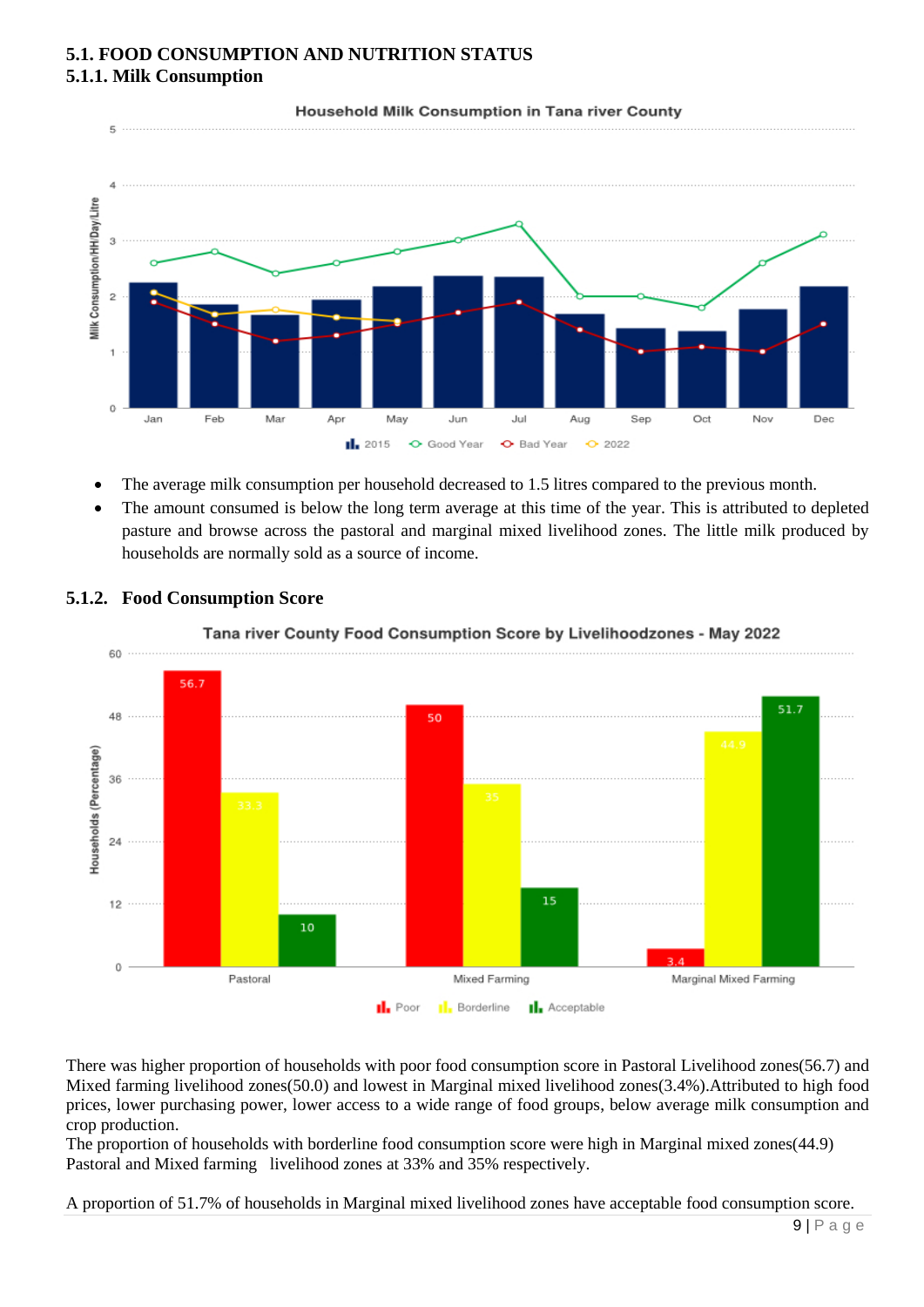

• The proportion of sampled children under five years of age at risk of malnutrition increased to 24.4% compared to the previous month at 20.2%.This is attributed to reduction in milk consumption at household levels and scarcity of vegetables. High cases of malnutrition recorded in Pastoral livelihood zones.

## **5.2. Health**

• Water borne diseases and Upper Respiratory Tract Infection (UTI) is the leading disease according to SMART survey report from MOH, followed by diarrhoea and malaria in all the sub counties. No outbreak of disease or unusual diseases was reported in April 2022. Majority of women in the pastoral and marginal mixed livelihood zones reported cases of Urinary Tract Infections (UTI) in all the sites visited. Most facilities in the county are located along the riverine, where the distance to the health facility in some areas is less than five km.

### **5.3. COPING STRATEGIES Coping Strategy Index**



The average coping strategy index increased to 13.98 in May 2022 compared to last month. Meaning more households are still experiencing stress to access food and water given the prevailing conditions. This might have been due to high cost of living linked to high food prices and essential commodities during month, delayed onset off the season and low purchasing power.

Households in pastoral livelihood zones employed most coping strategies at 20.7 followed by marginal mixed livelihood zone at 13.1.The mixed farming livelihood zones employed least coping mechanisms at 8.6.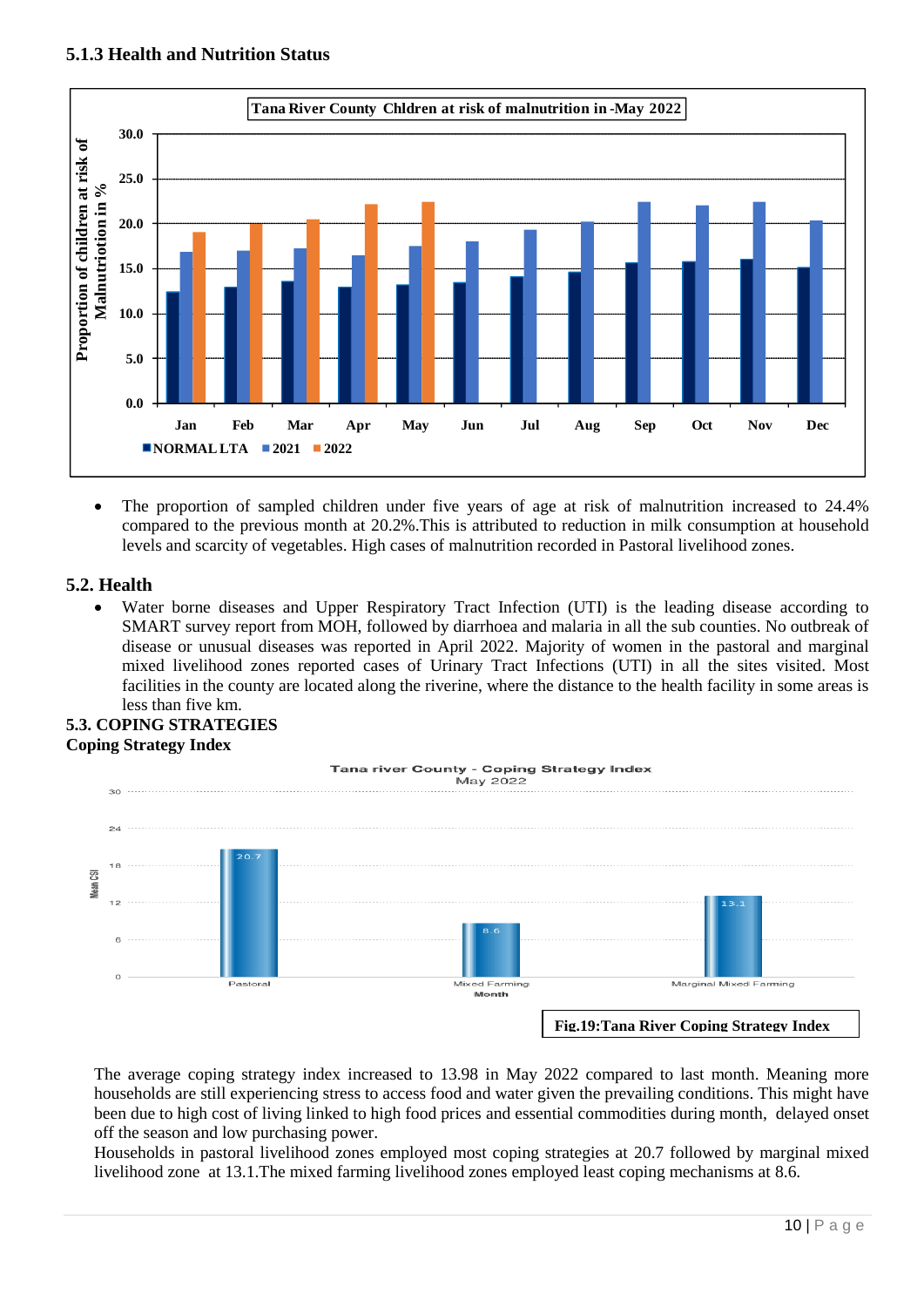## **6. CURRENT INTERVENTION MEASURES.**

## **6.1 Non-food and food interventions**

## **6.1.1 World Vision Tana River**

- Water trucking to 10 villages in Tana North Titila, Chuma Mrefu, KBC, Boa, Hamaresa, Kacabso, Bisanhargesa,Yakrit, Bulto Banta and Bura Shugri in Tana North.
- Integrated health outreaches mass screening in ten (30) hard to reach sites in Tana North to identify and treat malnourished children

## **6.1.2 Kenya Redcross Tana River(Krcs)**

• Food distribution to 35,000 people across the county through sustainable food systems supported by KRCS and WFP(Bulley,beans,pulses and Vegetable oil).

## **6.1.3 County Government Tana River**

• Support dissemination of community Action plans, DRM policy and Act.

## **6.1.4 World Food Programme(WFP)**

- Sustainable food systems across the county targeting 35,000 people
- Provision of nutrition commodities for treatment of moderate acute malnutrition across the county.
- Support dissemination of community Action plans, DRM policy and Act.

## **6.1.5 National Drought Management Authority**

- Updating of drought contingency plans.
- Dissemination of MAM 2022,JJA 2022 and sectoral advisories to the community and.
- Monthly Drought monitoring and drought early warning bulletins production.
- Mass registration of cash transfer beneficiaries across the county.
- Cordination of County and Sub county County steering groups meetings.

## **6.1.6 Interior(Office Of The County Commissioner**

• Carry out Pease initiatives across the county.

## **6.1.7 Concern World Wide**

- Logistical support for technical extension across the three sub counties.
- Tractor service- ploughing and ridging of 25 acres in Tana Delta sub county.
- Irrigation canal access for 1200 acres in Tana North and Tana River Sub counties.
- Active case finding and referral in 13 community health units across the county.

## **6.1.8 Plan international**

• Provision of food and hygiene kits to 949 households in Chewani and Kinakomba wards.

## **6.1.9 Church World Service.**

• Provision of relief food to 15,000 people for the next 4 months by Church World Service.

## **6.1.10 CISP**

- Support dissemination of community Action plans, DRM policy and Act.
- Support Dissemination of MAM 2022, JJA 2022 and sectoral advisories to the community
- Mango Value additional training to Elimika group.
- Community dialogue sessions on positive norms on hygiene and for 400 women in 20 groups.
- Dissemination of Hygiene promotion messages through radio
- Unconditional cash transfer for 800 beneficiaries under the EU rebuild project in tana river subcountyand tana delta sub county.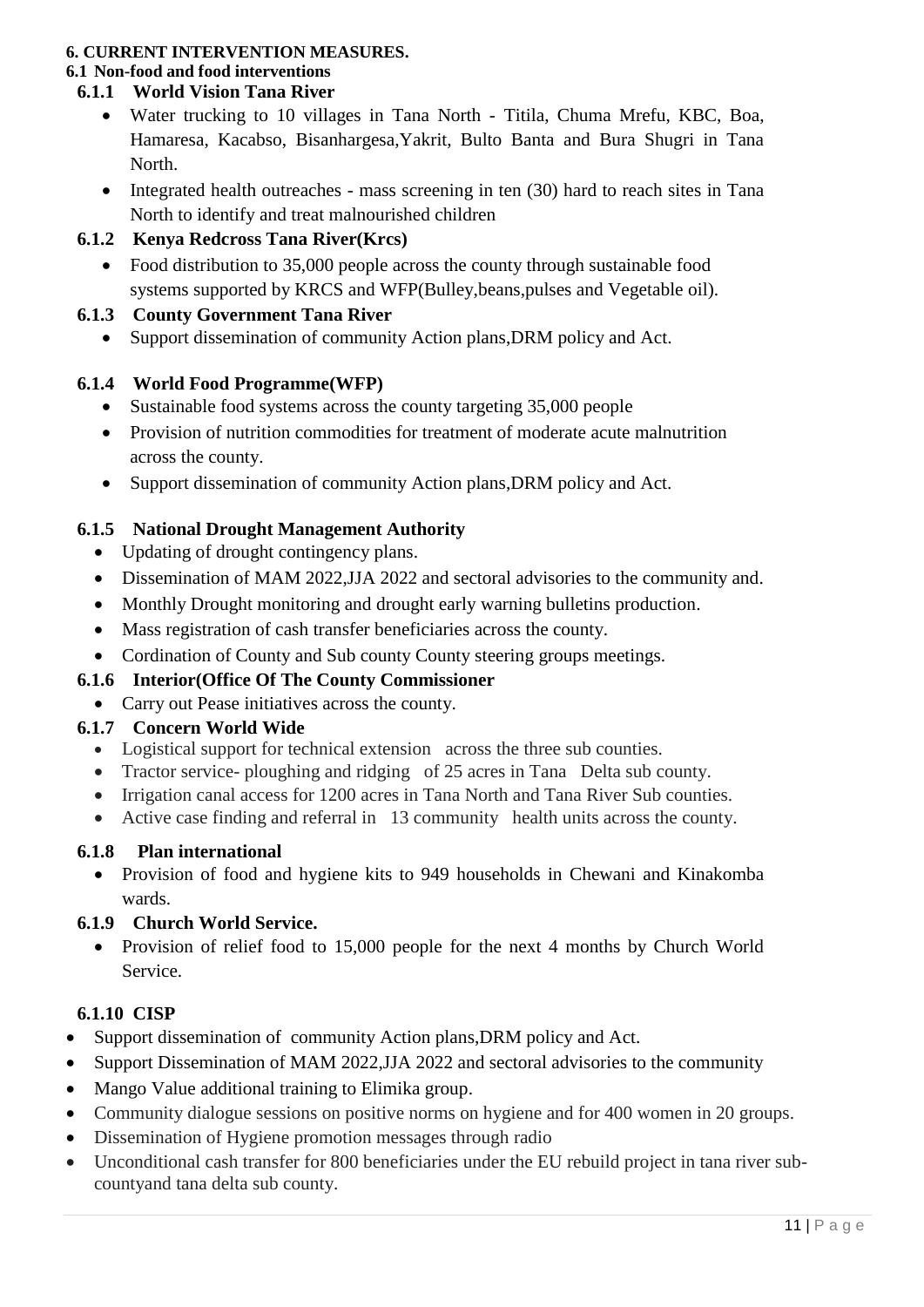- Refresher training for veterinary officer on disease detection and management.
- Support to the dissemination of early warning information in the county through radio messages.

# **6.1.11 UNICEF**

Provision of essential drugs through

- Provision of essential drugs for integrated medical outreach services
- Supporting procurement of therapeutic feeds and delivery to health facilities.
- Supporting integrated medical outreach services within 30 sites through KRCS.
- Supporting monitoring of malnutrition caseload surge within health facilities
- Supporting households' detection of malnutrition through family MUAC approach.

# **6.1.12 Pastoral Girl Initiative**

• Cash transfer to 210 household affected by drought in Tana River County.

## **7.0 .EMERGING ISSUES**

# **7.0.1.Insecurity/Conflict/Human Displacement**

- Human wild life conflicts reported in Sala,Nanighi,Saka,Kipini,Chara and Kilelengwani.
- Increase in prices of the essential commodities as a result of increase in fuel prices.
- Increase tension in Tana Delta as a result of frequent terror attacks.
- Water stress in Pastoral and Marginal mixed livelihood zones; hotspots:Lakole,Bisanghersa,Kinakomba,Wayu Duka,Wayu Boru,Waldena, Boka,Roka,Buwa,Odowan,Elrar,Kamaguru,Tula,Lebille,Biyagadud,Bulto-banta,Woles-Kambi

# **7.0.2. Migration - limited to migrations of persons.**

- Increased Livestock migration towards fall back grazing fields in Tana Delta. These might lead to tension between the herders and farmers.
- There is high influx of cattle and Camels from North eastern into the county, this has triggered resource based tension across Pastoral and marninal mixed livelihood zones.

# **7.0.3. Food Security Prognosis(effects on food security outcomes)**

The County's food security prognosis for the next six months is based on the following assumptions:

- According to the New MAM weather outlook from the Kenya Meteorological department, the March to May 2022 rains season in bimodal areas of Kenya is most likely to be below average within the coastal strip.
- Based on under performance of the long rains there is high risk of crop failure in mixed and marginal mixed livelihood zones,food commodity prices in general and specifically cereal prices in the county are likely to increase above the long term average prices up to end of June.
- High cases of malnutrition cases expected in the next three months. Attributed to below average crop and livestock production and lower purchasing power.
- Forage and water resources are expected to be below normal until end of Mid October when the Short rains start. Increase in livestock migrations towards the fall back grazing fields expected in the next one-two months which might lead to increased cases of resource based conflicts within mixed livelihood zones.
- More households likely to have poor Food consumption score in the next two months given the poor performance of the long rains and high food prices triggered by high fuel prices, below average purchasing power, below average crop and livestock production.
- More households across all livelihood zones expected to apply irreversible coping strategies in the next three months in order to survive. Attributed to below average crop and livestock production and below average purchasing power due to poor performance of the short rains.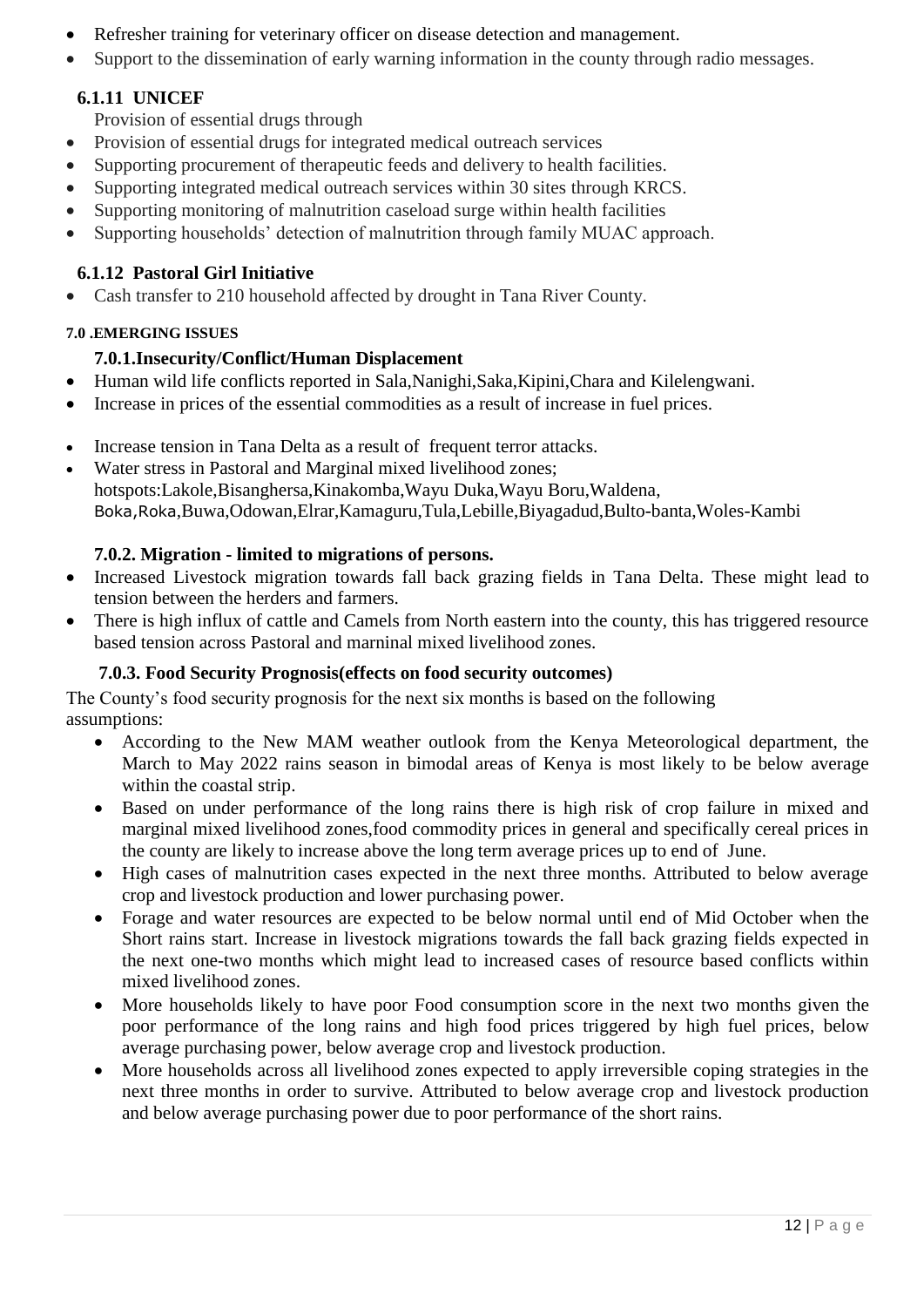## **7.0.4. Phase Classification**

According to recently conducted short rains food security assessment report and the poor performance of the long rains, Tana river county has remained in stressed phase (IPC Phase 2) with high possibility of progressing to Crisis phase (IPC Phase 3) in the nest one month given the poor performance the long rains. Marginal mixed and Mixed livelihood currently classified in stressed phase(IPC Phase 2) while Pastoral livelihood is in Crisis phase(IPC Phase 3). The estimated population in urgent need of food assistance in Tana North and Tana delta is estimated to be 30-35 percent of the population,while population in need of urgent food assistance in Tana river sub county is estimated to be 25-30 percent of the poppultation.

### **8.0 RECOMMENDATIONS**

## **8.1.1. General Recommendations:**

- a) Destocking highly recommended
- b) Implementation of Covid-19 response plans and regulations by Ministry of Health and partners .
- c) Provision of water treatment chemicals to address issues of increasing water borne diseases.
- d) Provision of clean water to areas with water stress more so Pastoral and Marginal mixed Livelihood zones.
- e) Enhance security surveillance and peace Barazas in hot spot areas of Tana Delta and Tana North.
- f) Enhance integrated outreaches in hard to reach areas across all the sub-counties more so in flood affected areas.
- g) Upscaling of food aid to the population in need in Tana North,Tana River and Tana Delta subcounties.
- h) Installation of hand washing kits to existing schools in preparation for re-opening of schools.
- i) Provision of storage facilities to institutions to help with water storage during water trucking
- j) Mass vaccination and treatment of migrating herds to control the spread of livestock diseases.
- k) Provision of supplementary livestock feeds to affected livestock farmers with weak livestock.
- l) Provision of farm inputs to farmers within mixed farming and marginal mixed livelihood zones.
- m) Monitoring of the performance of the long rains and its impact on sectors.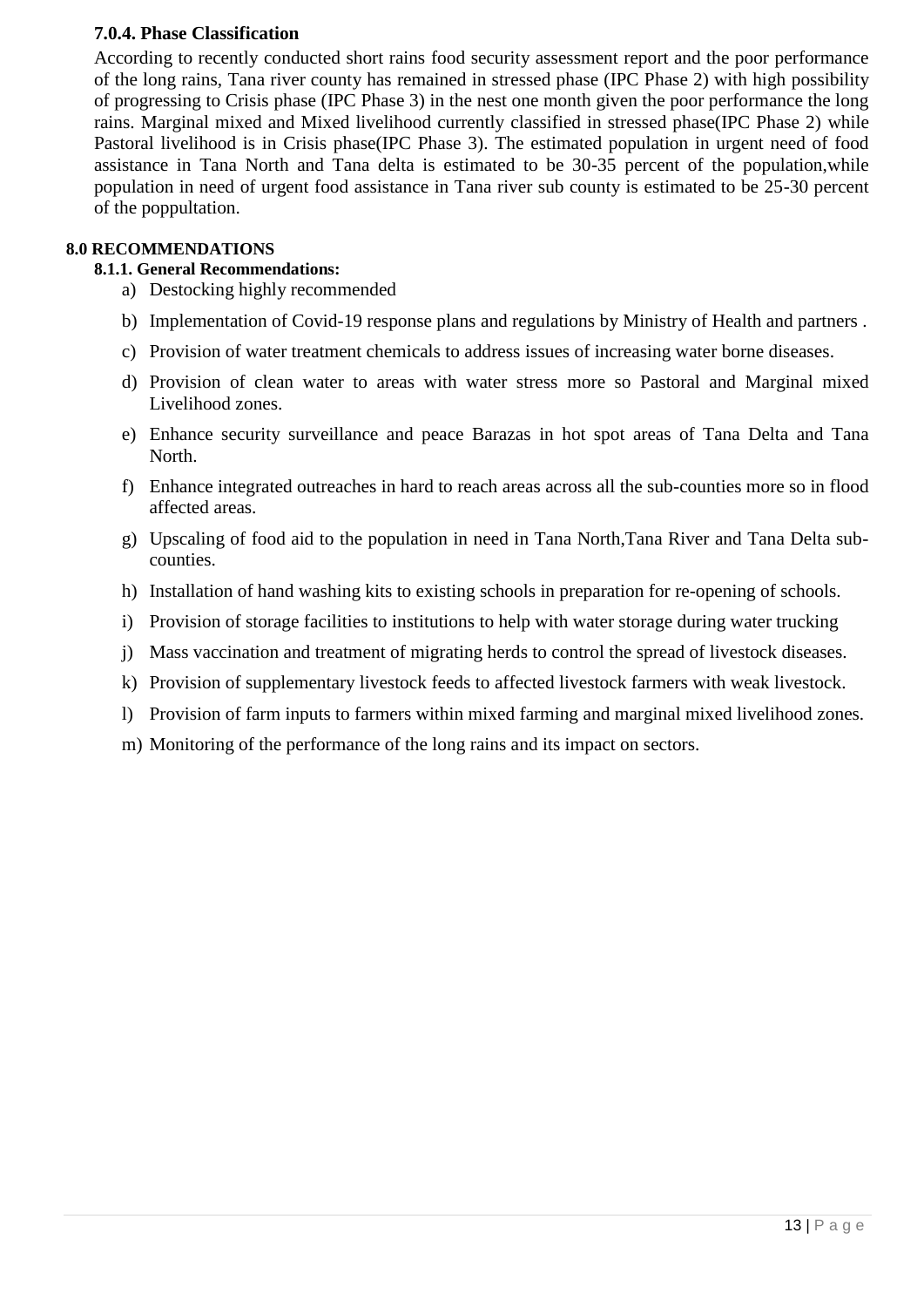## **8.1.2.PROPOSED RECOMMENDATIONS(SRA-2021)**

| Count<br>${\bf y}$ | <b>Ward</b>                                                          | <b>Interventio</b><br>$\mathbf n$                                                                             | No. of<br>beneficiarie<br>S | <b>Proposed</b><br><b>Implementers</b>                                                       | <b>Required</b><br><b>Resource</b><br>$\mathbf{s}$  | <b>Available Time</b><br><b>ResourcesFrame</b> |                     |  |  |
|--------------------|----------------------------------------------------------------------|---------------------------------------------------------------------------------------------------------------|-----------------------------|----------------------------------------------------------------------------------------------|-----------------------------------------------------|------------------------------------------------|---------------------|--|--|
| <b>Agriculture</b> |                                                                      |                                                                                                               |                             |                                                                                              |                                                     |                                                |                     |  |  |
| Tana<br>river      | All wards                                                            | Provision of<br>Assorted<br>farm inputs<br>and tractors<br>hire                                               | 5000                        | Department of<br>agriculture and<br>Stakeholders                                             | Funding<br>from the<br>County                       | Technical<br>experts                           | 2020-<br>2022       |  |  |
| Tana<br>River      | Chewele,<br>Madogo,<br>Sala,<br>Hirimani                             | Assorted<br>relief seeds-<br>maize, rice,<br>green grams                                                      |                             | Department of<br>agriculture GAA Concern<br>Worldwide, ADS Pwani,<br>World Vision.           |                                                     | Technica 2022<br>l skills                      |                     |  |  |
| Tana<br>River      | Chewele,<br>Madogo,<br>Sala,<br>Hirimani                             | Effective<br>locust<br>invasion<br>control                                                                    |                             | Department of<br>agriculture and FAO                                                         | Chemicals<br>Equipmen<br>t                          | Technical<br>skills                            | 2022                |  |  |
| Tana<br>river      | All wards                                                            | Rehabilitatio<br>n and<br>Establishmen<br>t of new<br>irrigation<br>schemes                                   | 3000HH                      | Dept. of Agriculture                                                                         | Funding<br>from the<br>County                       | Technical<br><b>Experts</b>                    | 2020-<br>2022       |  |  |
| <b>Livestock</b>   |                                                                      |                                                                                                               |                             |                                                                                              |                                                     |                                                |                     |  |  |
| Tana<br>River      | Entire<br>county                                                     | Entire co<br>Fodder<br>production<br>and<br>conservation<br>to form a<br>feed reserve<br>unity                | 5,000 HH                    | Livestock                                                                                    | Land for<br>irrigation<br>Grass<br>seeds<br>Labour  | Extension<br>staff                             | Feb2022-<br>Feb2023 |  |  |
| Tana<br>River      | Entire<br>county                                                     | Entire count<br>Strengthenin<br>g of grazing<br>management<br>committees<br>to manage<br>grazing<br>resources | 10,000 HH                   | Livestock<br>-Pastoral community<br>-sub county<br>administrators<br>-Internal security dept | Fuel<br>Allowance<br>S<br>Grazing<br>control<br>Act | Extension<br>staff                             | Feb2022-<br>Feb2023 |  |  |
|                    | <b>Health and nutrition</b>                                          |                                                                                                               |                             |                                                                                              |                                                     |                                                |                     |  |  |
| Tana<br>river      | Bangali,<br>Sala,<br>Chewele,<br>Hirimani,<br>Wayu,<br>Kinakomb<br>a | Undertake<br>integrated<br>medical<br>outreaches                                                              |                             | <b>MOH</b><br><b>UNICEF</b><br>World Concern<br><b>World Vision</b><br><b>KRCS</b>           | 3,200,000                                           | Technica March-Jul<br>l Staffs                 |                     |  |  |
| Tana<br>river      | Madogo,<br>Bangali,<br>Sala,<br>Chewele                              | Upscaling<br>disease<br>surveillance                                                                          |                             | TRCG-MOH<br><b>KRC</b><br><b>KANCO</b>                                                       | 500,000                                             | Technica March-Jul<br>l staffs                 |                     |  |  |
| Tana<br>river      | Tana Delta                                                           | Implement<br>Family MUAC                                                                                      |                             | <b>MOH</b><br><b>UNICEF</b>                                                                  | 2,500,000                                           | Technica March-Jul<br>l Staffs                 |                     |  |  |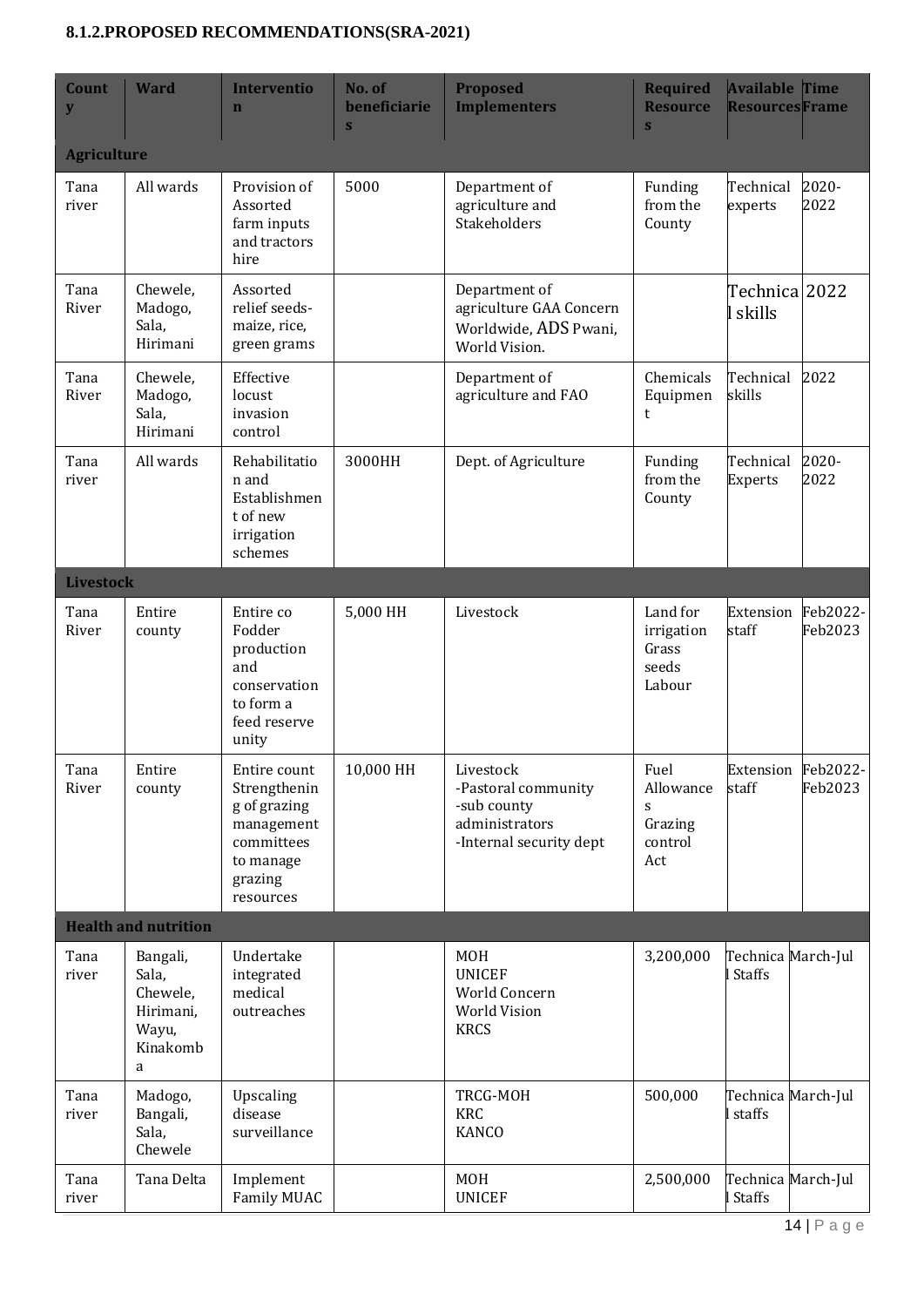|                                   |                                                                         |                       | 2 CUs                                                                                                                          |                              |                                                                       | <b>KRCS</b>                                    |                                                             |                                                          |                                      |            |                                     |
|-----------------------------------|-------------------------------------------------------------------------|-----------------------|--------------------------------------------------------------------------------------------------------------------------------|------------------------------|-----------------------------------------------------------------------|------------------------------------------------|-------------------------------------------------------------|----------------------------------------------------------|--------------------------------------|------------|-------------------------------------|
| Tana<br>river                     | Wayu,<br>a,<br>Chewani,                                                 | Kinakomb<br>Mikinduni | Protection<br>Ration                                                                                                           |                              |                                                                       | TRCG/Plan                                      | International/CRS                                           | 4,800,000                                                | Technica March-Jul<br>l staffs       |            |                                     |
| Tana<br>river                     | Wayu,<br>a and<br>Garsen W<br>Wards.                                    | Kinakomb              | Promote<br>Agri-<br>Nutrition<br>Activities<br>amongst the<br>MtMSGs and<br>Farmer<br>Groups                                   |                              | WFP, ADS-PWANI                                                        |                                                |                                                             | 3,500,000                                                | Technica Jul-Dec<br>I Staffs         |            |                                     |
| Tana<br>river                     | Hirimani,<br>Wayu,<br>a and<br>Garsen W<br>Wards.                       | Kinakomb              | Promote high<br>nutrition<br>Value crops-<br>Orange<br>Fleshed<br>Sweet<br>Potatoes,<br>High Iron<br><b>Beans</b>              |                              |                                                                       | WFP/WHH                                        |                                                             | 4,800,000                                                | Technica Jul-Dec<br>I staffs         |            |                                     |
| <b>Education</b>                  |                                                                         |                       |                                                                                                                                |                              |                                                                       |                                                |                                                             |                                                          |                                      |            |                                     |
| Tana<br>River                     | Assa,<br>Bangale,<br>Dukanotu<br>Wayu<br>Waldena<br>Chiffiri<br>Chewele |                       | Provision of<br>clean water<br>and school<br>meals<br>programmes<br>to 16 pry and<br>8 Early Years<br>Education<br>centers     | 8522 pupils                  |                                                                       | <b>MOE</b><br><b>TRCG</b><br>WHH<br><b>WFP</b> |                                                             | 2.9M                                                     | 0                                    |            | Immediate                           |
| Tana<br>River                     | all                                                                     |                       | Borehole<br>drilling,                                                                                                          | 213<br>schools,              | Partners,<br><b>NGOs</b><br><b>MOE</b><br>92449 pupils<br><b>TRCG</b> |                                                | 106.5<br>million                                            | 0.00                                                     | y                                    | Immediatel |                                     |
| Tana<br>River                     |                                                                         |                       | Construction<br>of 534<br>classrooms                                                                                           | 178 schools,<br>82811 pupils |                                                                       | MOE/NGCDF/TRCG/NG<br>0s                        |                                                             | 373.8<br>million                                         | 0.00                                 |            | Immediatel                          |
| <b>Water Sector</b>               |                                                                         |                       |                                                                                                                                |                              |                                                                       |                                                |                                                             |                                                          |                                      |            |                                     |
|                                   |                                                                         |                       | <b>Immediate recommended Interventions</b>                                                                                     |                              |                                                                       |                                                |                                                             |                                                          |                                      |            |                                     |
| <b>Sub County/</b><br><b>Ward</b> |                                                                         | <b>Intervention</b>   |                                                                                                                                | <b>Location</b>              | No. of<br><b>es</b>                                                   | beneficiari                                    | <b>Proposed</b><br><b>Implementers</b>                      | <b>Required</b><br><b>Resources</b>                      | <b>Available</b><br><b>Resources</b> |            | <b>Time</b><br>Fram<br>$\mathbf{e}$ |
| Tana River/<br>Chewani            |                                                                         |                       | Stock piling of water<br>treatment chemicals<br>(pur and aquatabs) and<br>household water storage<br>facilities e.g. jerricans | N/A                          | 10,000                                                                |                                                | TRCG, GOK,<br>CWWDA and<br>other<br>development<br>partners | Funds<br>Transport<br>vehicles<br><b>Technical Staff</b> | Technical<br>staff                   |            | OCT-<br>JAN                         |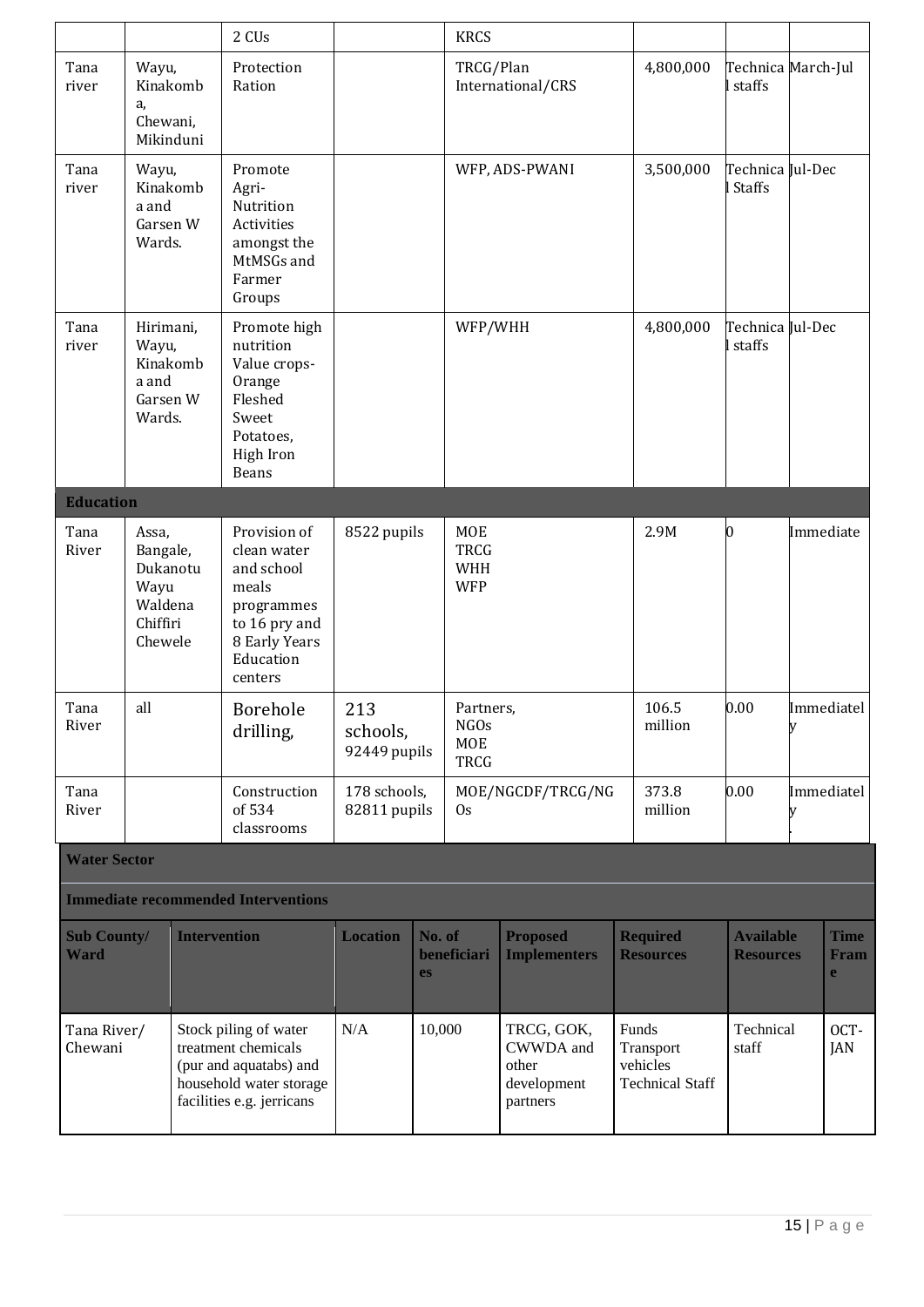| Tana River/<br>Chewani                           | Purchase and<br>distribution of plastic<br>(PVC) and collapsible<br>water tanks                              | N/A                                                           | 10,000 | TRCG, GOK,<br>CWWDA and<br>other<br>development<br>partners                                               | Funds<br>Transport<br>vehicles<br><b>Technical Staff</b>                                             | Technical<br>staff                | OCT-<br>JAN |
|--------------------------------------------------|--------------------------------------------------------------------------------------------------------------|---------------------------------------------------------------|--------|-----------------------------------------------------------------------------------------------------------|------------------------------------------------------------------------------------------------------|-----------------------------------|-------------|
| Tana River/<br>Wayu                              | Operationalization of<br><b>Boreholes</b>                                                                    | Titila,<br>Konekalit<br>i,<br>Waldena,<br>Wayu<br><b>Boro</b> | 6,000  | <b>COUNTY</b><br><b>GOVERNMEN</b><br>T, GOK, NGOs<br>& OTHER<br><b>DEVELOPME</b><br>NT<br><b>PARTNERS</b> | FUNDS &<br><b>SPARE</b><br>PARTS/<br><b>FITTINGS</b><br><b>TECHNICAL</b><br><b>STAFF</b>             | <b>TECHNICA</b><br><b>L STAFF</b> | OCT-<br>JAN |
| Tana delta sub<br>county/<br>Garsen west         | Rehabilitation of<br>shallow wells                                                                           | Assa                                                          | 2,500  | TRCG, CWWDA<br>and other<br>development<br>agencies                                                       | Funds, fittings,<br>spare parts<br>and technical<br>staff                                            | Technical<br>staff                | OCT-<br>JAN |
| Tana delta sub<br>county/<br>Garsen south        | Rehabilitation of<br>shallow wells                                                                           | Wachu-<br>oda                                                 | 6000   | TRCG, CWWDA<br>and other<br>development<br>agencies                                                       | Funds, fittings,<br>spare parts<br>and technical<br>staff                                            | Technical<br>staff                | OCT-<br>JAN |
| Tana delta sub<br>county/<br>Garsen west         | Rehabilitation of<br>shallow wells                                                                           | Assa                                                          | 2,500  | TRCG, CWWDA<br>and other<br>development<br>agencies                                                       | Funds, fittings,<br>spare parts<br>and technical<br>staff                                            | Technical<br>staff                | OCT-<br>JAN |
| Tana<br>North/Sala and<br>Hirimani               | <b>BOREHOLE REPAIR</b><br><b>AND</b><br><b>OPERATIONALIZATI</b><br><b>ON</b>                                 | <b>HIRIMA</b><br>NI<br>Mororo                                 | 5,800  | <b>COUNTY</b><br><b>GOVERNMEN</b><br>T, GOK, NGOs<br>& OTHER<br><b>DEVELOPME</b><br>NT<br><b>PARTNERS</b> | <b>FUNDS &amp;</b><br><b>SPARE</b><br>PARTS/<br><b>FITTINGS</b><br><b>TECHNICALS</b><br><b>STAFF</b> | <b>TECHNICA</b><br><b>L STAFF</b> | OCT-<br>JAN |
| <b>TANA</b><br>NORTH/<br>MADOGO &<br><b>SALA</b> | Distribution of<br>collapsible tanks,<br>jerricans and HH water<br>treatment chemicals<br>e.g., pur/aquatabs | Mororo &<br>Madogo<br>locations                               | 3,000  | <b>COUNTY</b><br><b>GOVERNMEN</b><br>T, GOK, NGOs<br>& OTHER<br><b>DEVELOPME</b><br>NT<br><b>PARTNERS</b> | <b>FUNDS &amp;</b><br><b>SPARE</b><br>PARTS/<br><b>FITTINGS</b><br><b>TECHNICALS</b><br><b>STAFF</b> | <b>TECHNICA</b><br><b>L STAFF</b> | OCT-<br>JAN |
|                                                  | <b>Medium and Long Term recommended Interventions</b>                                                        |                                                               |        |                                                                                                           |                                                                                                      |                                   |             |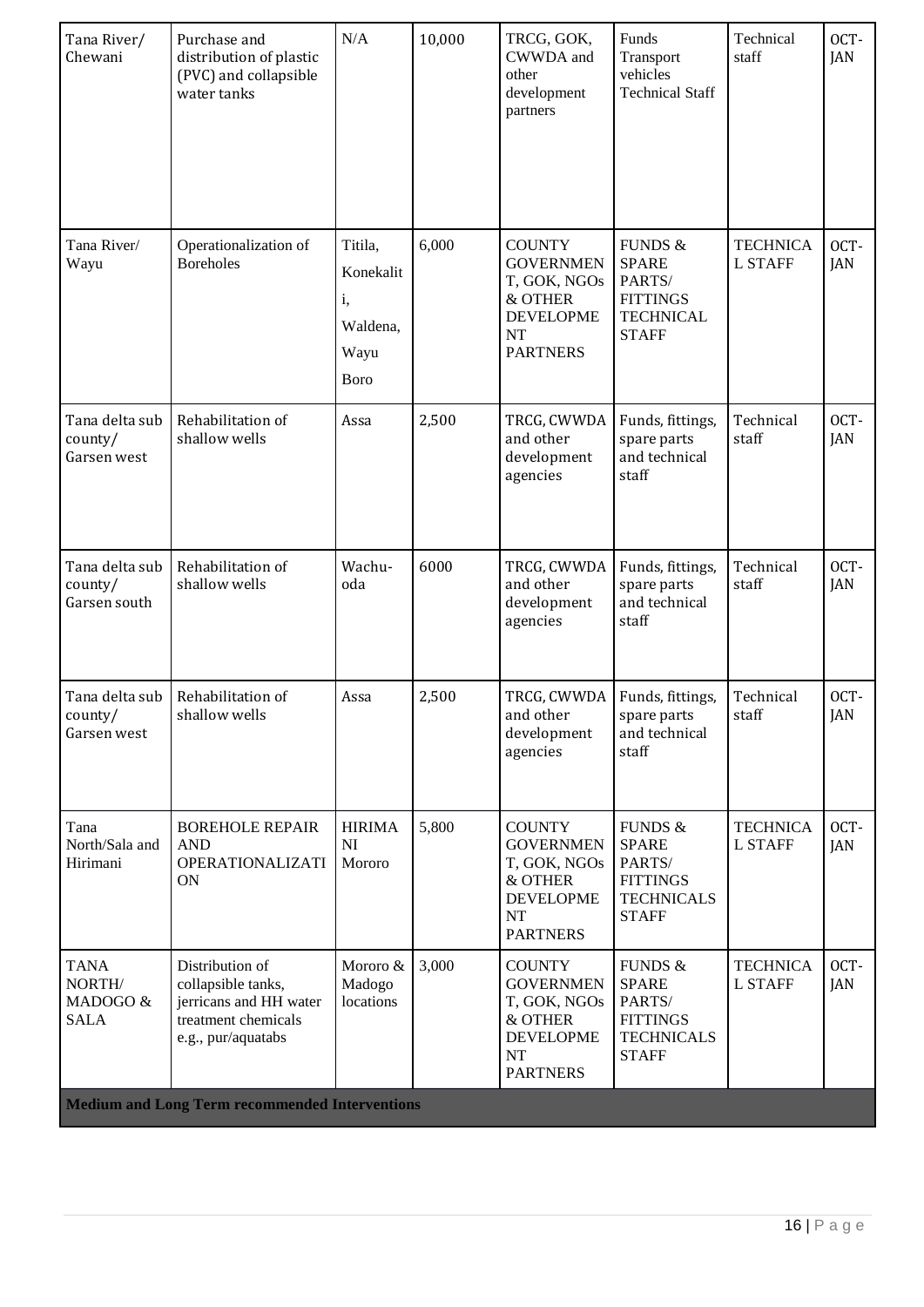| Tana<br>delta/Garsen<br>west                                   | Drilling of more<br>boreholes within the<br>sub-county                                                                    | Shirikish<br>0                                                          | 20,000 | TRCG, CWWDA<br>and other<br>development<br>agencies                                                             | Drilling rig,<br>funds,<br>technical staff                                                                                                                                     | Drilling rig<br>and<br>technical<br>staff                                    | Oct-<br>jan |
|----------------------------------------------------------------|---------------------------------------------------------------------------------------------------------------------------|-------------------------------------------------------------------------|--------|-----------------------------------------------------------------------------------------------------------------|--------------------------------------------------------------------------------------------------------------------------------------------------------------------------------|------------------------------------------------------------------------------|-------------|
| Tana<br>delta/Garsen<br>south. west                            | Harvesting of water<br>using 300,000M <sup>3</sup>                                                                        | Shirikish<br>0<br>Assa                                                  | 5,000  | TRCG, CWWDA<br>and other<br>development<br>agencies                                                             | Drilling rig,<br>funds,<br>technical staff                                                                                                                                     | Drilling rig<br>and<br>technical<br>staff                                    | Oct-<br>jan |
| Tana delta                                                     | Purchase and<br>distribution of<br>collapsible tanks,<br>stock piling of water<br>treatment chemicals<br>(pur & aquatabs) | N/A                                                                     | 50,000 | TRCG, CWWDA<br>and other<br>development<br>agencies                                                             | Store, funds<br>and technical<br>staff                                                                                                                                         | Technical<br>staff                                                           | Oct-<br>jan |
| Tana<br>delta/Garsen<br>west                                   | Drilling of more<br>boreholes within the<br>sub-county                                                                    | Shirikish<br>0                                                          | 20,000 | TRCG, CWWDA<br>and other<br>development<br>agencies                                                             | Drilling rig,<br>funds,<br>technical staff                                                                                                                                     | Drilling rig<br>and<br>technical<br>staff                                    | Oct-<br>jan |
| Tana<br>River/Wayu<br>Tana<br>North/Bangale,<br>Hirimani, Sala | De-silting and repair<br>of Water Pans                                                                                    | Gofisa<br>Kesi<br>Hakoka<br>Lakole<br>Bangale<br>Hirimani<br>Sala-Areri | 33,500 | <b>COUNTY</b><br><b>GOVERNMEN</b><br>T, GOK, NGOs<br>& OTHER<br><b>DEVELOPME</b><br>$\bf NT$<br><b>PARTNERS</b> | Funds,<br>Excavation<br>Machinery,<br><b>Technical Staff</b><br>Vehicles for<br>mobility<br>during<br>implementatio<br>n and M & E.                                            | <b>TECHNICA</b><br><b>L STAFF</b>                                            | Oct-<br>jan |
| Tana<br>River/Kinakom<br>ba                                    | Flushing, development<br>and equipping of<br><b>Strategic Boreholes</b>                                                   | Haroresa                                                                | 2,700  | <b>COUNTY</b><br><b>GOVERNMEN</b><br>T, GOK, NGOs<br>& OTHER<br><b>DEVELOPME</b><br>NT<br><b>PARTNERS</b>       | <b>FUNDS FOR</b><br><b>MACHINERY</b><br>OPERATORS,<br>FLUSHING &<br><b>DEVELOPME</b><br>NT<br>MACHINERY,<br><b>FUELS FOR</b><br>MACHINERY,<br><b>TECHNICAL</b><br><b>STAFF</b> | <b>TECHNICA</b><br><b>L STAFF</b><br><b>FLUSHING</b><br><b>MACHINER</b><br>Y | Oct-<br>jan |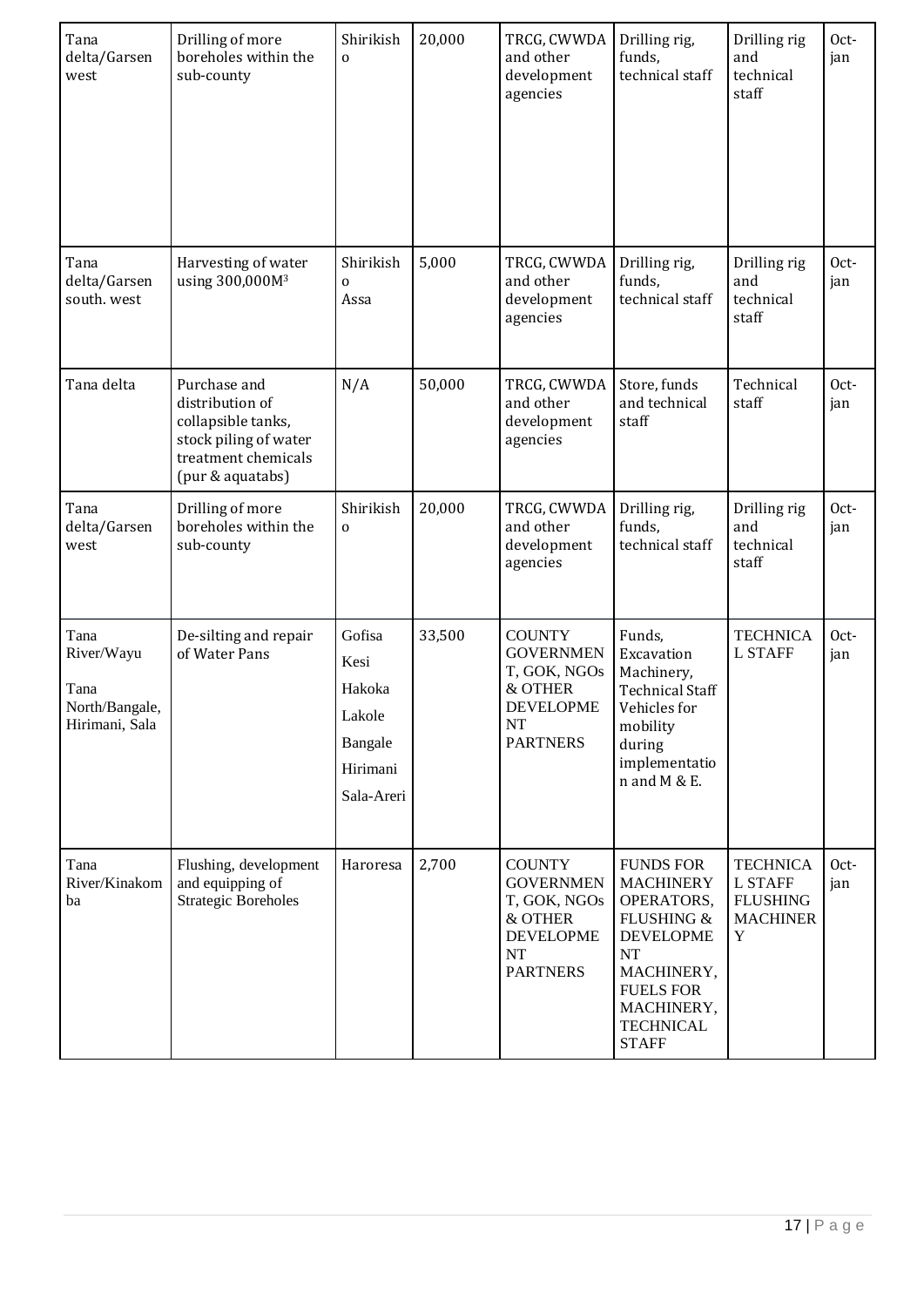| Tana<br>River/Wayu             | Construction of<br>$50,000$ m <sup>3</sup> - 100,000m <sup>3</sup><br>large water pans to<br>harvest the excess run<br>off         | Wayu,<br>Chifiri,<br>Kesi | 7,500 | <b>COUNTY</b><br><b>GOVERNMEN</b><br>T, GOK, NGOs<br>& OTHER<br><b>DEVELOPME</b><br><b>NT</b><br><b>PARTNERS</b> | Funds,<br>Excavation<br>Machinery,<br><b>Technical Staff</b><br>Vehicles for<br>mobility<br>during<br>implementatio<br>n and M & E. | <b>TECHNICA</b><br><b>L STAFF</b> | Oct-<br>jan |
|--------------------------------|------------------------------------------------------------------------------------------------------------------------------------|---------------------------|-------|------------------------------------------------------------------------------------------------------------------|-------------------------------------------------------------------------------------------------------------------------------------|-----------------------------------|-------------|
| Tana<br>River/Kinakom<br>ba    | Construction of<br>$50,000$ m <sup>3</sup> - 100,000m <sup>3</sup><br>large water pans to<br>harvest the excess run<br>$\alpha$ ff | Haroresa,                 | 2,700 | <b>COUNTY</b><br><b>GOVERNMEN</b><br>T, GOK, NGOs<br>& OTHER<br><b>DEVELOPME</b><br><b>NT</b><br><b>PARTNERS</b> | Funds,<br>Excavation<br>Machinery,<br><b>Technical Staff</b><br>Vehicles for<br>mobility<br>during<br>implementatio<br>n and M & E. | Technical<br>Staff                | Oct-<br>jan |
| Tana<br>River/Cross<br>Cutting | Capacity Building of<br>Technical officers and<br>Community on<br>Disaster Risk<br>Management                                      |                           |       | <b>COUNTY</b><br><b>GOVERNMEN</b><br>T, GOK, NGOs<br>& OTHER<br><b>DEVELOPME</b><br><b>NT</b><br><b>PARTNERS</b> | Funds<br>Vehicles for<br>mobility                                                                                                   |                                   | Oct-<br>jan |

## **REFERENCE TABLES**

### **Table 1: Drought Phase Classification**

| Normal |                     | Alert                                    | Alarm                                                                        | Emergency |
|--------|---------------------|------------------------------------------|------------------------------------------------------------------------------|-----------|
| All    |                     |                                          | environmental Meteorological drought Environmental and at All Environmental, |           |
|        |                     | Agricultural and indicators move outside | least two production Metrological and                                        |           |
|        |                     | pastoral indicators are seasonal ranges  | indicators are outside Production indicators                                 |           |
|        | within the seasonal |                                          | Long term seasonal are outside normal                                        |           |
| ranges |                     |                                          | ranges                                                                       | ranges.   |

**Recovery:** The drought phase must have reached at least Alarm stage. Recovery starts after the end of drought as signaled by the environmental indicators returning to seasonal norms; local economies starting to recover

# **Table 2: Standardized Precipitation Index (SPI)**

| Color | <b>SPI Values</b> | <b>Metrological Drought Category</b> |
|-------|-------------------|--------------------------------------|
|       | $> +1.5$ or more  | <b>Wet Conditions</b>                |
|       | 0 to $+1.5$       | No drought                           |
|       | $-0.1$ to $-0.99$ | Mild drought                         |
|       | $-1$ to $-1.99$   | Severe drought                       |
|       | $\leq$ 2 and less | Extreme drought                      |